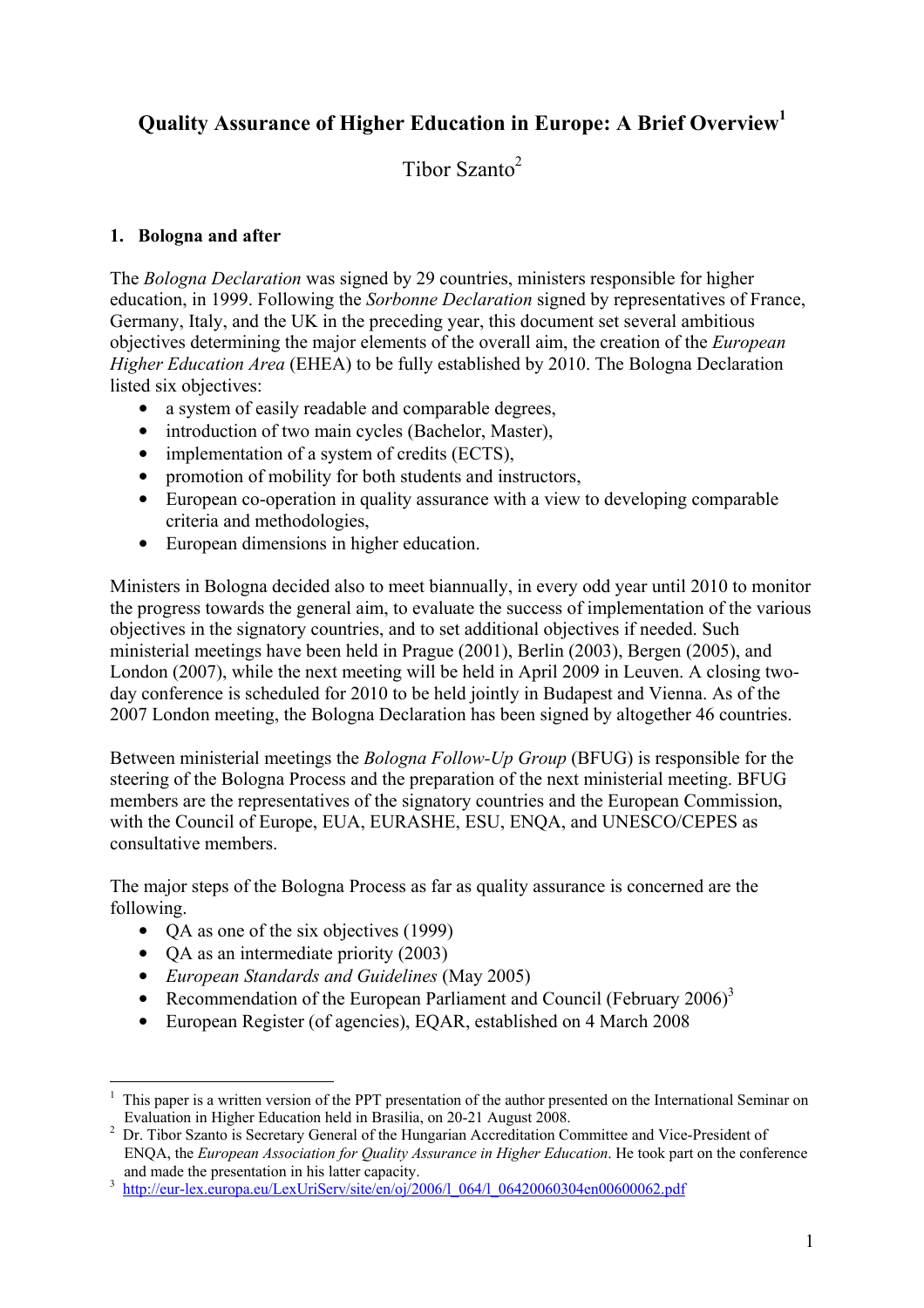The *Berlin Communiqué* in 2003 determined quality assurance as one of three "intermediate priorities" as follows:

*"The quality of higher education has proven to be at the heart of the setting up of a European Higher Education Area. Ministers commit themselves to supporting further development of quality assurance at institutional, national and European level. They stress the need to develop mutually shared criteria and methodologies on quality assurance."4*

It is important to note that in Berlin quality assurance was not only emphasised but also, there was a focus shift since Bologna where in relation to QA the creation of *comparable criteria*  was aimed at, while the Berlin Communiqué used a much stronger expression, *mutually shared criteria* were to be created in the EHEA.

The *Berlin Communiqué* went on saying:

"…*Ministers call upon ENQA through its members, in co-operation with the EUA, EURASHE and ESIB, to develop an agreed set of standards, procedures and guidelines on quality assurance, to explore ways of ensuring an adequate peer review system for quality assurance and/or accreditation agencies or bodies*…"5

This was the mandate that led to the creation of the *European Standards and Guidelines* or ESG, for short.

#### **2. The European Standards and Guidelines**

1

The ESG can be regarded as a *possible route for confidence building* in higher education in Europe.

Based on the mandate cited above, the ESG was created building on contributions by many professionals and involving various consultation processes. The Board of ENQA created two working groups chaired by *Christian Thune,* then President of ENQA, and *Peter Williams*, then Vice-President of ENQA, respectively. Intensive work began also under the aegis of the other three organisations mentioned in the Berlin mandate, resulting in the creation of working groups, organisation of discussion meetings, and publishing of working documents and policy papers. Both EURASHE and ESIB adopted position papers. EUA, the *European University Association* published a position paper entitled "*EUA's QA policy position in the context of the Berlin Communiqué*".6

For co-operation and to harmonise the processes the so-called "quadripartite" or, as it was soon renamed, the E4 group was formed comprising of leading representatives of ENQA, ESU (at that time ESIB), EUA, and EURASHE. There was regular feedback provided to the BFUG on the progress made in the E4 group, such as e.g. the progress report by Christian Thune on 2 March 2004.<sup>7</sup>

<sup>4</sup> "*Realising the European Higher Education Area*" Communiqué of the Conference of Ministers responsible for Higher Education in Berlin on 19 September 2003

http://www.ond.vlaanderen.be/hogeronderwijs/bologna/documents/MDC/Berlin\_Communique1.pdf, p.3. Ibid., underlining added.

<sup>6</sup> http://www.eua.be/fileadmin/user\_upload/files/EUA1\_documents/EUA\_QA\_policy\_position\_120404.pdf

A progress report by ENQA on work of the objectives ont he Berlin mandate delegated to it by the ministers. http://www.bologna-bergen2005.no/B/BFUG\_Meetings/040309Dublin/BFUG2\_9.PDF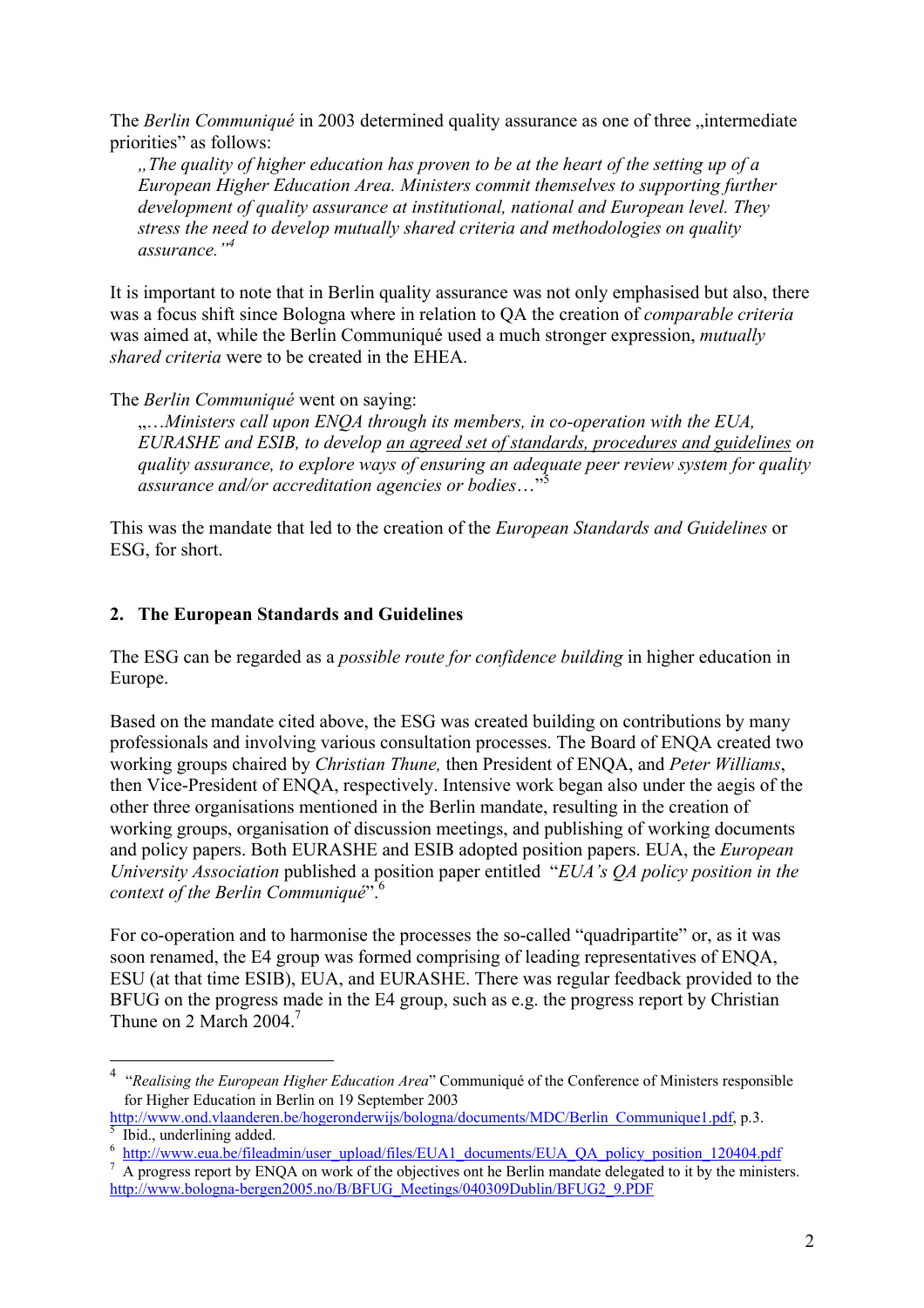As to ENQA, the various drafts of the documents produced by the two working groups were discussed by the Board of ENQA, the member agencies, and then also by the General Assembly. The Presidency of the Association worked very hard to finalise the document and to negotiate with the other E4 partners in order to reach the goal, to present a document accepted and supported by all E's to the Bergen ministerial meeting.

The efforts were successful and the final result was a joint document presented to the ministers and adopted by them in Bergen, 18-19 May 2005.<sup>8</sup>

The most important *principles* of the ESG are the following.

- They are *generic* standards and guidelines. They concentrate on the *"What?"* question that is, they provide reference points for the internal and external quality assurance of HEIs, and for the operation of QA agencies.
- They do not discuss or present actual quality assurance procedures. The *"How?"* of the implementation of the standards and guidelines is left in the national and institutional spheres of authority.
- The central values of the standards and guidelines are diversity, subsidiarity, and autonomy.

The ESG, as it is emphasised in the document, must be regarded only as a very first step in creating a common framework for quality assurance of higher education in the EHEA. As to its national, institutional and agency implementation, there is no royal way, no one and the same recipe for everyone. HEIs and agencies have to work out the actual implementation solutions that fit best to the national and regional context they operate in, and to their individual specificities, aims and objectives.

As to its *structure*, the ESG consist of three parts presenting standards and guidelines for the

- 1. Internal quality assurance of HEIs
- 2. External QA
- 3. Operation of QA agencies.

After each individual standard there are guidelines presented, providing additional information and details helping the interpretation of the standard.

It is important to emphasise that the ESG present only *standards and guidelines* and, in spite of the Berlin mandate, there are *no quality assurance procedures* proposed in the document. This is on intention, and the reason behind this feature lies in the principles discussed above. The ESG provides a framework for quality assurance in Europe, it gives reference points as to what should be attained, but it gives no instructions as to how these aims are to be attained. Actual procedures belong to the national and institutional implementation spheres.

The first part of the ESG presents the following standards for the *internal QA of HEIs*:

- 1.1 QA policy, strategy, procedures (defined by the respective HEI itself)
- 1.2 Programme approval, monitoring, and review
- 1.3 Assessment of students (consistency!)
- 1.4 QA of teaching staff (internal mechanisms!)
- 1.5 Learning resources and student support

<sup>1</sup> 8 *Standards and Guidelines for Quality Assurance in the European Higher Education Area.* Accessible e.g. at http://www.enqa.eu/files/ESG\_v03.pdf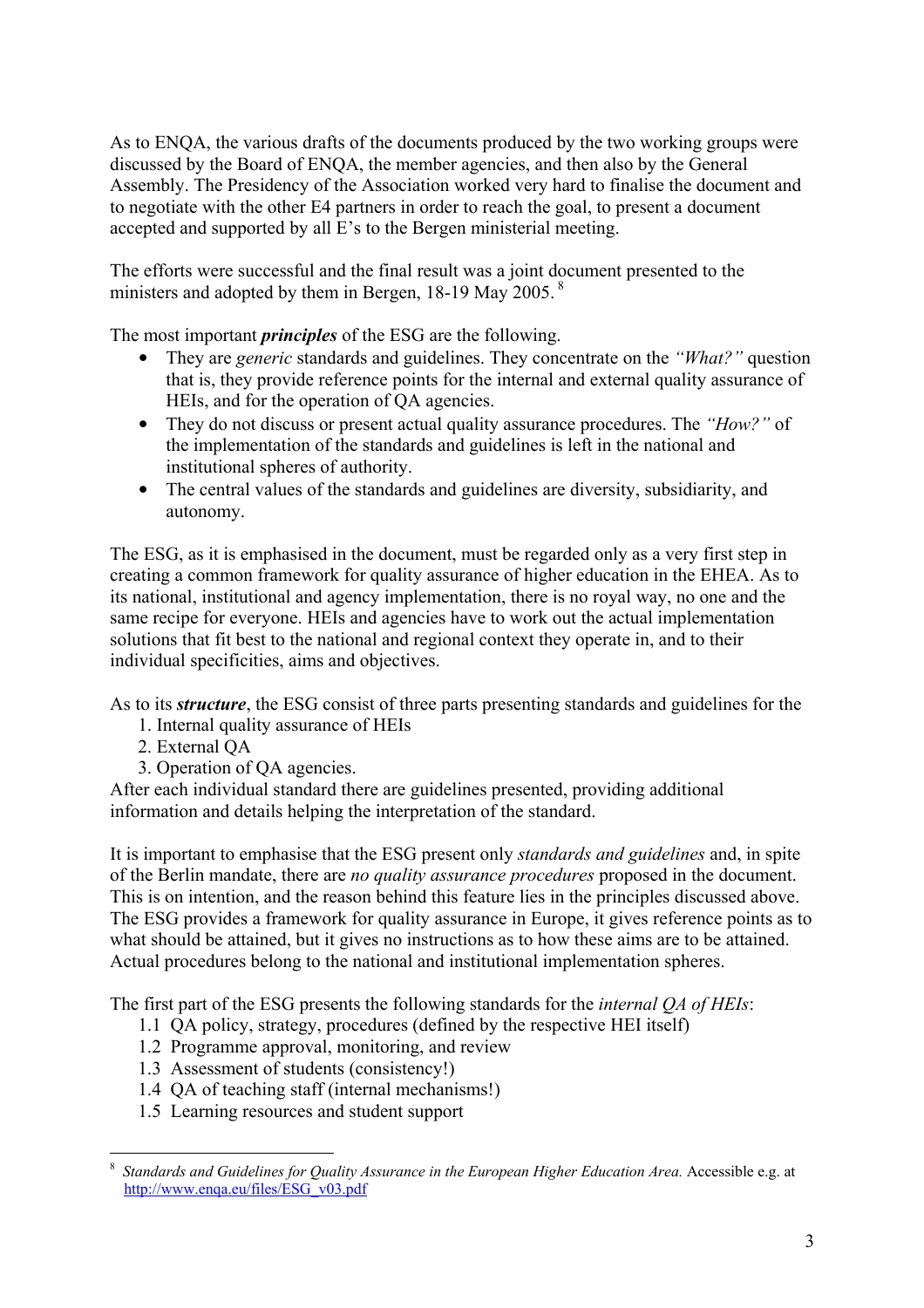- 1.6 Internal information system
- 1.7 Public information on programmes and awards

The second part presents standards and guidelines for *external quality assurance* activities.

- 2.1 Use of internal QA procedures
- 2.2 Development of external procedures (aims, objectives, involvement of all stakeholders in developing the procedures, publication)
- 2.3 Criteria for decisions (they should be published and applied consistently)
- 2.4 Processes fit for purpose (the selection and training of experts, involvement of international experts, participation of students in the evaluations)
- 2.5 Reporting (reports should be published)
- 2.6 Follow-up procedures (in case of accreditation)
- 2.7 Periodicity of reviews
- 2.8 System-wide analyses (should be regularly published by the external evaluation agencies)

The third part presents standards and guidelines for external quality assurance *agencies*.

- 3.1 Use of external QA procedures
- 3.2 Official status, legal background
- 3.3 Regular QA activities (conducted on institutional or programme level)
- 3.4 Resources
- 3.5 Mission statement
- 3.6 Independence from HEIs and government
- 3.7 Published criteria and processes
- 3.8 Accountability (internal QA of agency)

For more detail please refer to the ESG itself.

#### **3. The Implementation of the ESG**

As it follows from the principles and basic values of the ESG discussed above, the implementation of the standards and guidelines is basically *national responsibility*. The autonomous higher education institutions, independent agencies, and national governments are expected to play their role in the implementation and act according to their local context. Their effective working together can best serve the aim of enhancing the quality of higher education in the particular country and thereby in Europe in general.

However, they are not left alone in this endeavour. There are various means and initiatives on the European level *to help the implementation* process of the ESG, and the Bologna process in general, in the signatory countries. To mention just a few of them:

a) There are *Bologna seminars* organised both on the national and international levels. These seminars focus either on one or another objective or issue of the Bologna process, such as e.g. student mobility, the introduction of the credit system, qualification frameworks or, related to our subject, quality assurance, or aim at discussion, clarification and progress related to the process in general. The list of international Bologna seminars is available e.g. at the current official Bologna process website: www.ond.vlaanderen.be/hogeronderwijs/bologna/BolognaSeminars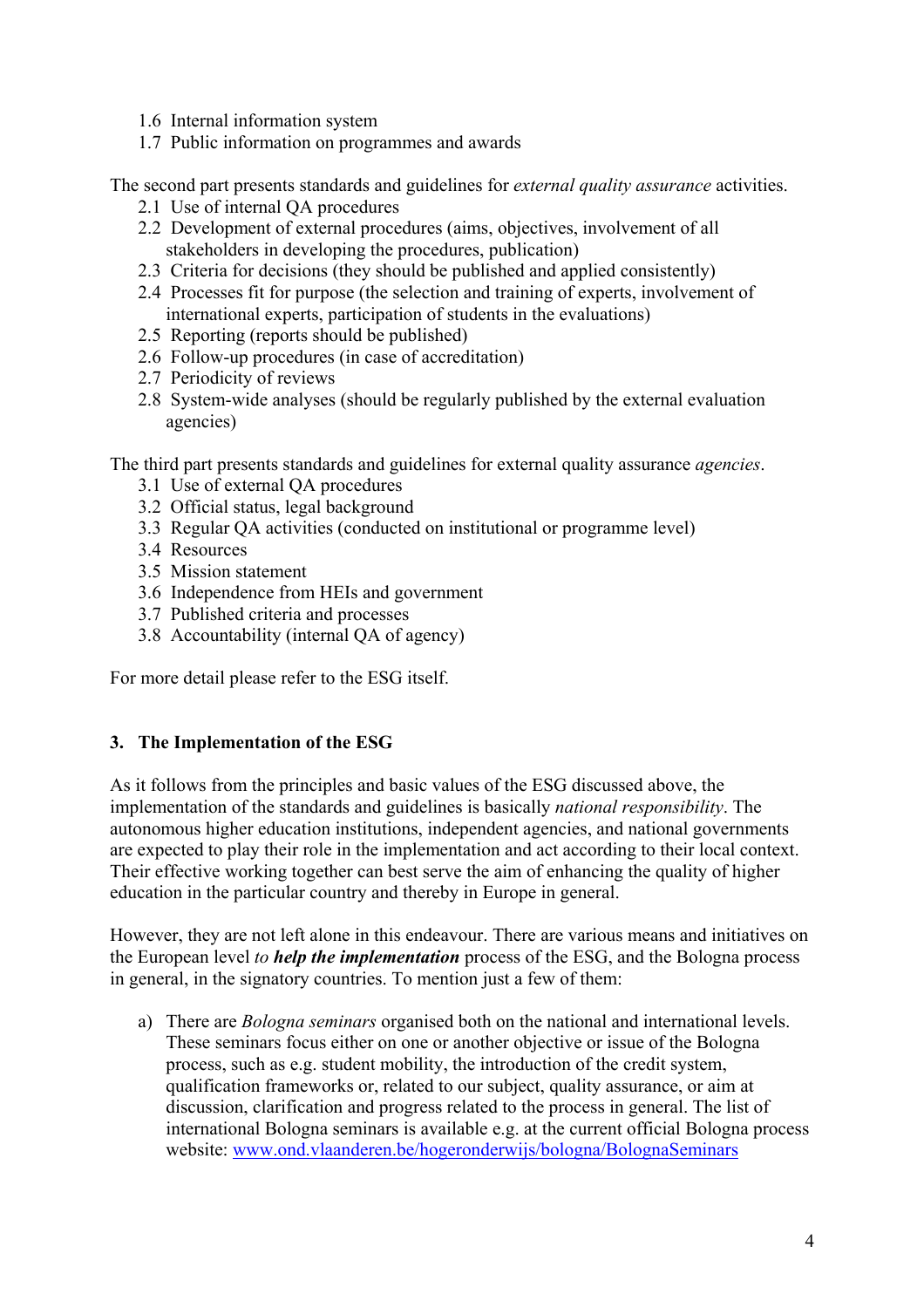- b) Another initiative on the European level is the appointment of the so-called *Bologna promoters* in the signatory countries and the creation of national and European networks of them. Bologna promoters are appointed nationally, under the aegis of a national co-ordinating organisation but the European Commission provides partial funding for running the national networks and organising various relevant events. The basic responsibility of the Bologna promoters in the given country is the dissemination of information related to the Bologna process and providing help to HEIs and other stakeholders in introducing the individual elements of the process, including QA and the ESG. (More information is available on the Bologna promoters at e.g. www.eua.be/index.php?id=177.
- c) Last but not least there are various *projects* aiming at helping the attainment of the Bologna objectives in general and, among them, the implementation of the ESG in particular. (EC funding also available.) See more information on this on the official EC website: http://ec.europa.eu/education/index\_en.htm

The *monitoring* of the Bologna process and, as part of it, the implementation of the ESG is accomplished by the following means and organisations.

- a) The *biannual ministerial meetings* are held in every odd year. The next one will be held in Leuven, Belgium, on 28-29 April 2009. (More information is accessible on this at www.ond.vlaanderen.be/hogeronderwijs/bologna/conference )
- b) Based on national reports by the signatory countries, the *Bologna Follow-up Group* prepares a comprehensive stocktaking report for every ministerial meeting on the actual state of the Bologna process and the progress made in attaining its objectives.<sup>9</sup> For evaluating the latter the BFUG introduced the so-called *Bologna scorecard*, which contains various indicators and relevant criteria for them against which progress can be evaluated and graded in relation to the various Bologna objectives. As to QA, the Stocktaking Report 2007 listed and analysed the following *indicators*:
	- 1. National implementation of ESG
	- 2. Stage of development of external quality assurance system
	- 3. Level of student participation
	- 4. Level of international participation

For the first indicator above, the following *criteria* were applied in the evaluation, country wise (grades and colour codes from worst to best are:  $1 - red$ ;  $2 - orange$ ;  $3$ yellow;  $4 -$ light green;  $5 -$ green)

- 5 A national QA system in line with the ESG is fully operational
- 4 The process of implementing a national QA system in line with the ESG has started
- 3 There are plans and established deadlines for amending the national QA system in line with the ESG
- 2 National quality assurance system is under review in line with the ESG
- 1 No arrangements to implement the ESG

<sup>1</sup> 9 See the *Stocktaking Report 2007* at

www.ond.vlaanderen.be/hogeronderwijs/bologna/documents/WGR2007/Stocktaking\_report2007.pdf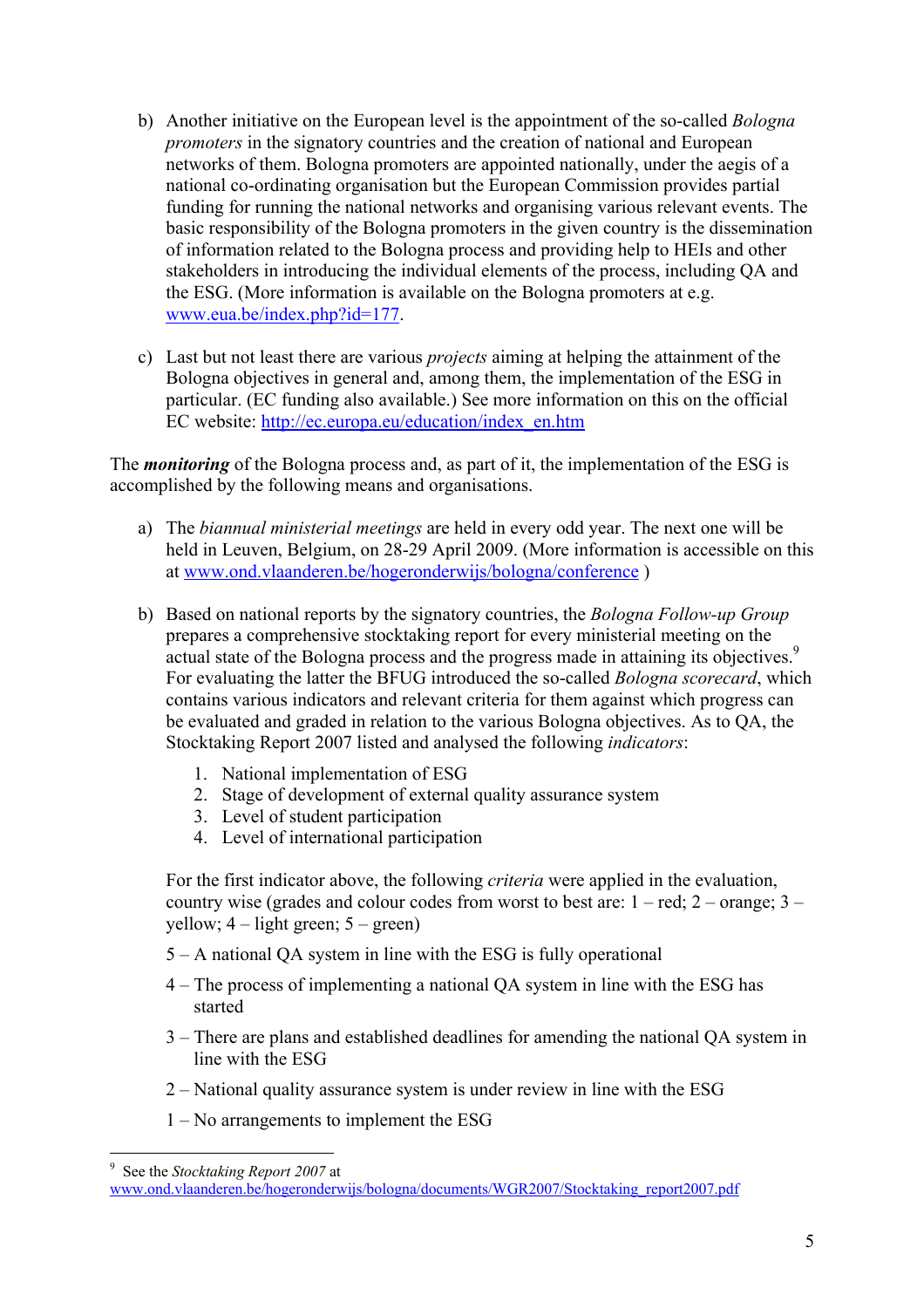c) There are also other initiatives for monitoring the Bologna process, such as e.g. the biannual *Trend Reports* commissioned and published by EUA (see them on EUA's website, www.eua.be , under Publications). The latest, *Trends V,* report devotes a separate chapter to the internal QA of HEIs, based essentially on the first part of the  $ESG^{10}$ 

Among the *most recent developments* concerning the implementation of the ESG the establishment of the *European Register for Quality Assurance Agencies* (EQAR, for short) is outstanding. This initiative appeared formally in 2005, together with the ESG. Actually, in the ESG document there is a separate chapter on the peer review system for QA agencies, a section of which describes a possible structure for the register of external QA agencies operating in Europe. In the E4 discussion and negotiation process mentioned earlier in this paper, that original proposal was changed. Nevertheless, the European Register has been established as an international non-profit organisation under Belgian law in Brussels, on 4 March 2008. For the time being, this is the one and only international organisation with legal status growing out of the Bologna process.

The Founding Members of the EQAR Association are the E4 organisations, and there are Social Partner Members (currently *Business Europe* and *Education International)* and Governmental Members (currently 23) too. On the foundation meeting of the EQAR General Assembly the *Register Committee* (RC) was appointed consisting of 11 members. This committee will make the decisions on inclusion of the applicant agencies in the Register. Those agencies can be listed which substantially comply with the ESG and this compliance had been demonstrated through an independent external review.

The EQAR General Assembly had its first meeting in Sarajevo, on 25 June 2008. It discussed, among others, the procedures for inclusion in the Register, which are to be finalised by the RC in August this year.<sup>11</sup> The RC will be ready to receive applications after that. (More information on the Register is available at www.eqar.eu )

*ENQA* is also very active in helping the implementation of the ESG. It regularly organises *seminars and workshops* to discuss issues related to QA in the Bologna process. The most recent events have been the following:

- Workshop on "*Programme oriented and institutional oriented approaches to quality assurance: New developments and mixed approaches*" Berlin, 12-13 June 2008. (Organised in co-operation with the German Accreditation Council)
- Seminar on external review of agencies: "*First external evaluations of quality assurance agencies – lessons learned*" Paris, 10-11 July 2008. (Organised in co-operation with AERES, the French QA agency)

From the point of view of the implementation of the ESG, especially the latter seminar is worth noting. Staff from agencies having been undergone an external review, members of external review teams, ENQA Board and even EQAR representatives (three RC members and

1

<sup>&</sup>lt;sup>10</sup> D. Crosier, L. Purser, H. Smidt: TrendsV: Universities Shaping the European Higher Education Area. Brussels: European University Association, 2007.

http://www.eua.be/fileadmin/user\_upload/files/Publications/EUA\_Trends\_V\_for\_web.pdf <br><sup>11</sup> As of the date of writing these lines (4 August 2008) the procedures are still not available on the EQAR website.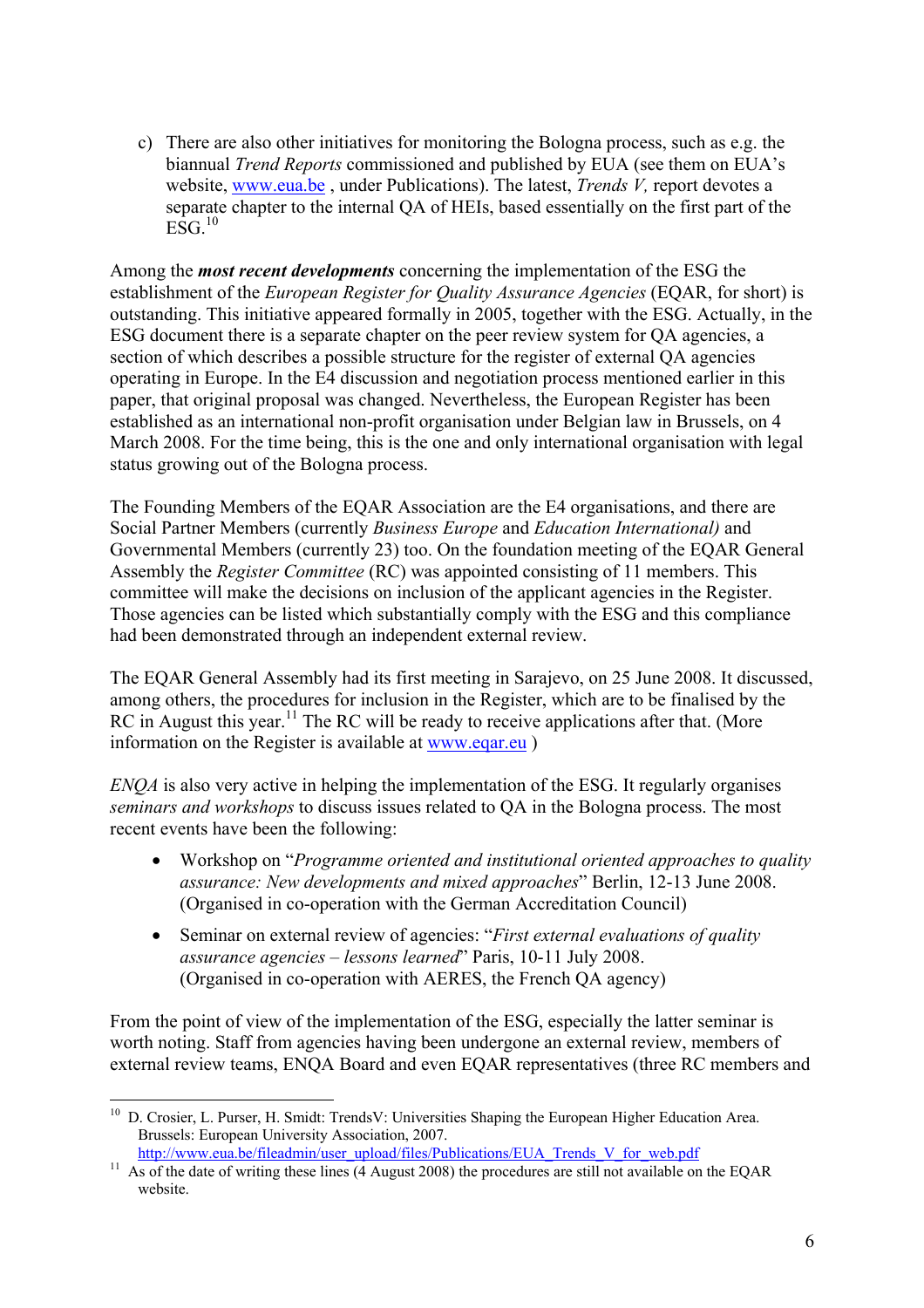the Project Manager), together with other participants, discussed the most important issues related to the external evaluation of agencies, covering parts 2 and 3 of the ESG. All the presentations of this and other seminars and a summary of them are available on the ENQA website at www.enqa.eu under Events.

## **4. Bologna beyond 2010**

The 2010 target date approaching, the higher education community in Europe is eager to see the final results of the Bologna Process. An independent assessment will have been conducted by 2010 reviewing the attainment of the objectives and policy goals. Moreover, the Bologna results will probably not be "final" because work has already been begun on drafting the priorities for the EHEA in the next decade.

A Bologna seminar was held in Ghent (Belgium), on 19-20 May 2008, with the title *"Bologna 2020: Unlocking Europe's potential - Contributing to a better world*", where around 200 participants from Europe and other continents discussed the future of the Bologna Process. Though the seminar was centred on open discussion and raising issues rather than offering solutions, participants agreed that while the first decade of the Bologna Process concentrated on structural changes, in the next decade more emphasis should be laid on the learning process itself. A question to be possibly considered can be how higher education can help European societies to develop, and Europe in general in attaining the rather ambitious Lisbon goal of becoming the most competitive region of the world. (See more details on, and the presentations and background documents of the seminar at www.ond.vlaanderen.be/hogeronderwijs/bologna/BolognaSeminars/Ghent2008.htm )

The *BFUG* is also active in summarising the results and drafting plans for the future. It has just *released its draft report* entitled "*Bologna beyond 2010*".12 The draft report takes stock of the progress made, including the publication and the implementation process of ESG and the establishment of EQAR. As to the future, it outlines several possible areas and issues which the Bologna Process could concentrate on in the next decade, including e.g. globalisation and competitiveness, demography, institutional diversity, and funding. The draft document has been sent to BFUG members (the Bologna signatory countries and EC) and the consultative members, among them ENQA, for discussion and making remarks and proposals as to its finalisation. The BFUG will discuss the document and feedback provided on its meeting in Paris, on 14-15 October 2008.

Another important all-European event coming up will be the *3rd European QA Forum*, organised jointly by the E4 organisations. The Forum will be held at Corvinus University of Budapest, Hungary, on 20-22 November, 2008. (The previous two Forums were held in Munich, Germany, in 2006, and Rome, Italy, in 2007.<sup>13</sup>) The main theme of this year's Forum will be "New forms of accountability". About 400 participants are expected from all over Europe and the world. The Forum provides excellent opportunities for HEIs, QA agencies, and other stakeholders of higher education to discuss current QA issues and present various

<sup>1</sup> <sup>12</sup> BFUG (FR) 14\_9, issue date 24/07/2008

<sup>&</sup>lt;sup>13</sup> See the summary paper of the Rome Forum by Lee Harvey, "Using the European Standards and guidelines: Some concluding remarks". In: *Implementing and Using Quality Assurance: Strategy and Practice***.** A selection of papers from the 2nd European Quality Assurance Forum. Brussels: EUA, 2008. pp.80-85. www.eua.be/fileadmin/user\_upload/files/Publications/Implementing\_and\_Using\_Quality\_Assurance\_final.pdf